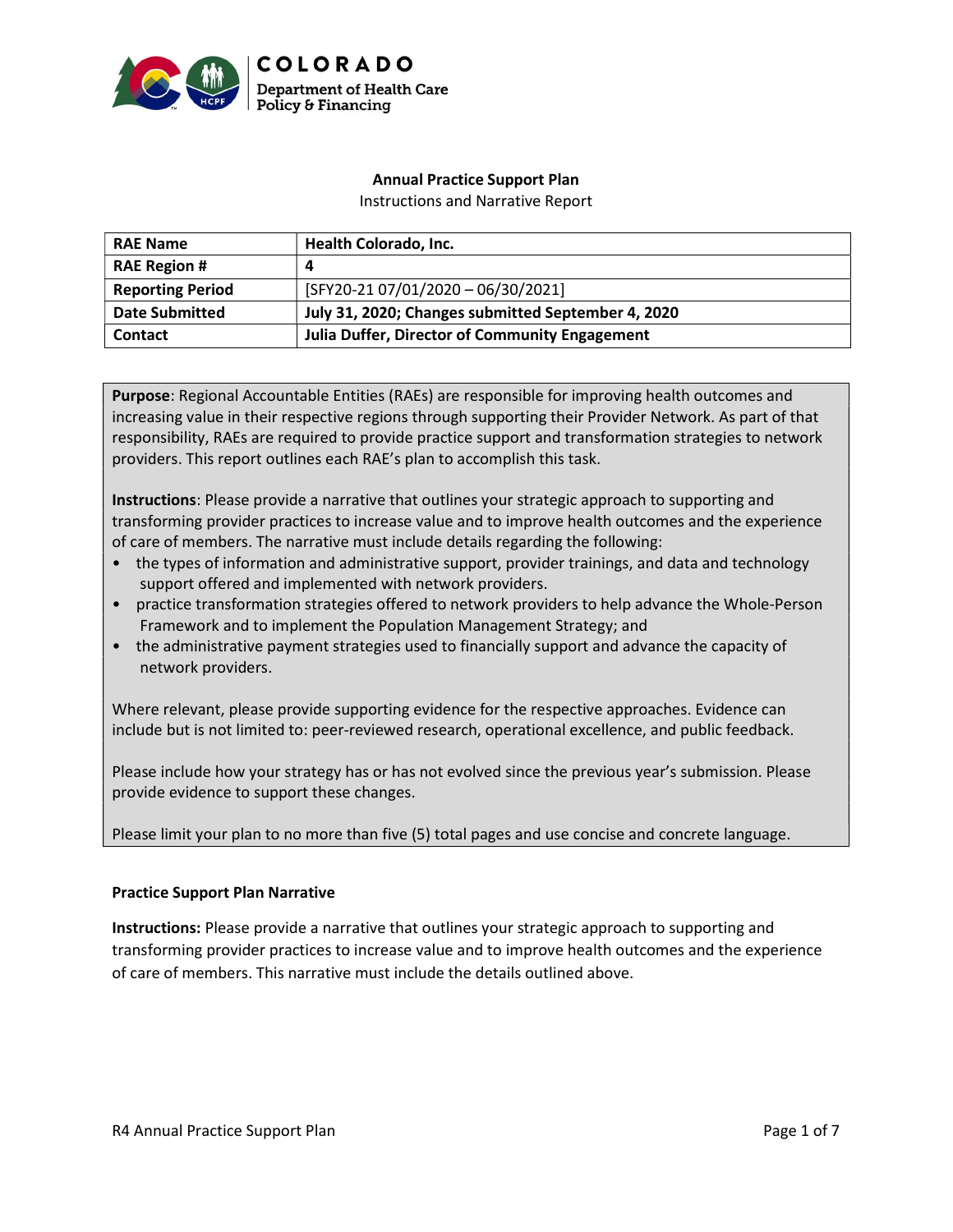

Health Colorado, Inc. (HCI) philosophy is to ensure that all Members have consistent access to a high quality of care in Regional Accountable Entity (RAE) 4. Excellent patient care alone does not ensure the improvement of the overall health of the population served in RAE 4, nor does it make a practice successful. Clinical and operational alignment across the continuum of care is essential to a highperforming network that delivers the highest quality of care while managing the cost. HCI believes the best way to achieve a high-performing network is to make available a range of supports and trainings to our entire network of providers.

### Practice Supports: Meeting Forums, Training, Resources

Provider Support Calls – HCI conducts monthly provider support calls through Zoom and uses these calls as an opportunity to train network providers on the Health First Colorado program. The calls include both contractually required trainings as well as other trainings that are educational to providers. Provider support calls offer updates or reminders to network providers of their contractual responsibilities or changes that impact their practice. This may include referencing information shared with providers on the Provider Handbook, Provider Alerts, or information available on the HCI website (www.healthcoloradorae.com). The information presented in the calls is shared with attendees through email and available on the website to use as a self-service training module.

Trainings include topics on Health First Colorado (Medicaid) Eligibility and Application Process; Health First Colorado Covered Benefits for State Plan and RAE responsibility; Access to Care Standards; EPSDT; the RAEs Population Management Strategy; Cultural Responsiveness; Member Rights; Grievances and Appeals; Quality Improvement Initiatives; mental health and substance use disorder (SUD) documentation standards, including those to address Population Management; Principles of Recovery and Psychiatric Rehabilitation; and Trauma-Informed Care. To include the use and proper submission of the Colorado Client Assessment Record (CCAR) for members or the current Colorado Office of Behavioral Health's data collection tool for mental health and SUD which have been on hold pending the launch of the new program, COMPASS. Other training or education content areas available include Care Coordination; Suicide Prevention; Condition Management; and Collaboration with Specialty Providers. Technology training has centered around the State's Data Analytics Portal (DAP) and ProviderConnect, the proprietary Beacon web portal for behavioral health utilization management and billing system. Previously, HCI's Provider Support calls had included both PCMPs as well as behavioral health providers.

In late 2019, HCI made the decision to host two separate provider support calls to ensure topics covered remain relevant to all attendees. Because of this change, we have seen an average of ten (10%) percent increase in attendance and plan to continue this format with the goal of increasing another ten (10%) percent. Behavioral health provider support calls are held at noon the second Friday of each month and provider support calls for PCMP network are held at noon the last Friday of each month.

Individualized Provider Training – Individualized education and additional training will be available based on the practice's request or identified need to aide their efforts to improve operations, health outcomes, and/or member experience. The primary point of contact, which may be either Primary Care Provider Quality Managers (PQM) for higher volume PCMP practices or HCI staff for smaller PCMP practices. HCI will coordinate on-site or virtual meetings to deliver the training with the practice. HCI is responsible for credentialing and reimbursement of behavioral health services, most requests for training have been for independent behavioral health providers and Community Mental Health Centers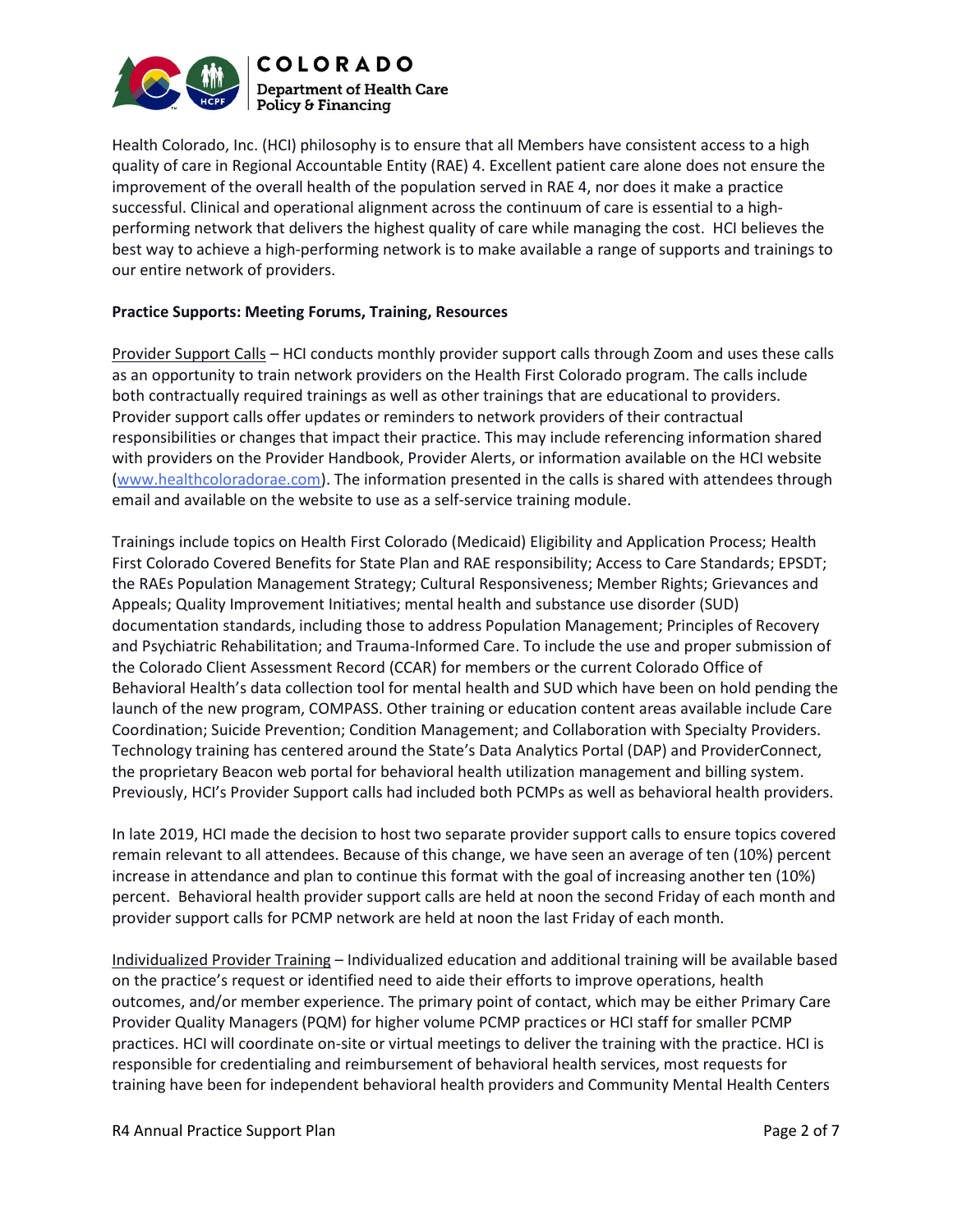

(CMHCs). The implementation of APM has increased demand for individual training within our PCMP network.

Learning Collaboratives – In the upcoming year, HCI is implementing quarterly Learning Collaboratives for PCMP providers that will focus on the use and value of different quality improvement (QI) tools when applied to implementing or improving on Condition Management strategies as well as APM metrics. The Learning Collaboratives format will provide an active, social, contextual, and engaging forum to share lessons learned and best practices. We plan to start learning collaboratives in the second quarter of FY2021.

Provider Online Services - Through HCI's website, providers have an online, self-service application that contains training and other resources to access based on need, which is available on the HCI website. The website serves as an archive of previous trainings for reference and education. Additionally, HCI releases the annual Policy and Procedure Manual for Providers (Provider Manual) to inform them on Health First Colorado benefits, eligibility and application process, Grievance and Appeals, Liability of Payment, Practice Guidelines, Authorization Procedures, and Documentation Requirements. This information is also shared with providers through the provider support calls and provider alerts. As a result of provider feedback, HCI will create a provider manual specific for PCMPs and a separate manual for behavioral health providers, both of which will be available on the Provider section of the HCI website. The Provider Manual dedicated to PCMPs will focus on contractual requirements as well as HCPF's Data Analytics Portal (DAP), Key Performance Indicators (KPI), care coordination resources, and the range of administrative, data, and technology services to support practice transformation.

Provider Newsletter- HCI is developing a bi-monthly provider newsletter distributed via email to providers that will deliver relevant information on events, training, and tips on billing. We will utilize the reporting capability within Constant Contact to evaluate the success of content and distribution.

### Practice Transformation

HCI recognizes that practices have competing priorities in addition to caring for their patients. Providers, practice managers, and support staff must balance care for empaneled patients, multiple payer requirements, population health data, staffing changes, quality outcome reporting, transitioning to value-based payment as well as technology and system interoperability. Value-based clinical and business models can enhance care coordination and increase provider accountability outcomes.  $^{1}$  The structure and tools taught through Practice Transformation helps providers align current initiatives and simplify the process making success more attainable.

The HCI Practice Transformation philosophy is to engage with practices and utilize quality improvement tools to support them in achieving practice goals and regional priorities. Specific attention and action in the program offerings focus on Quadruple Aim enhancing patient experience, improving population health, reducing costs to optimize health system performance, and improving the health care provider's experience.<sup>2</sup>

HCI believes that practice improvement plans should leverage existing State and regional initiatives. This will guarantee that practice transformation efforts will help practices achieve what is most important to patient care and is tied to the current payment structure. Quality improvement activities will be focused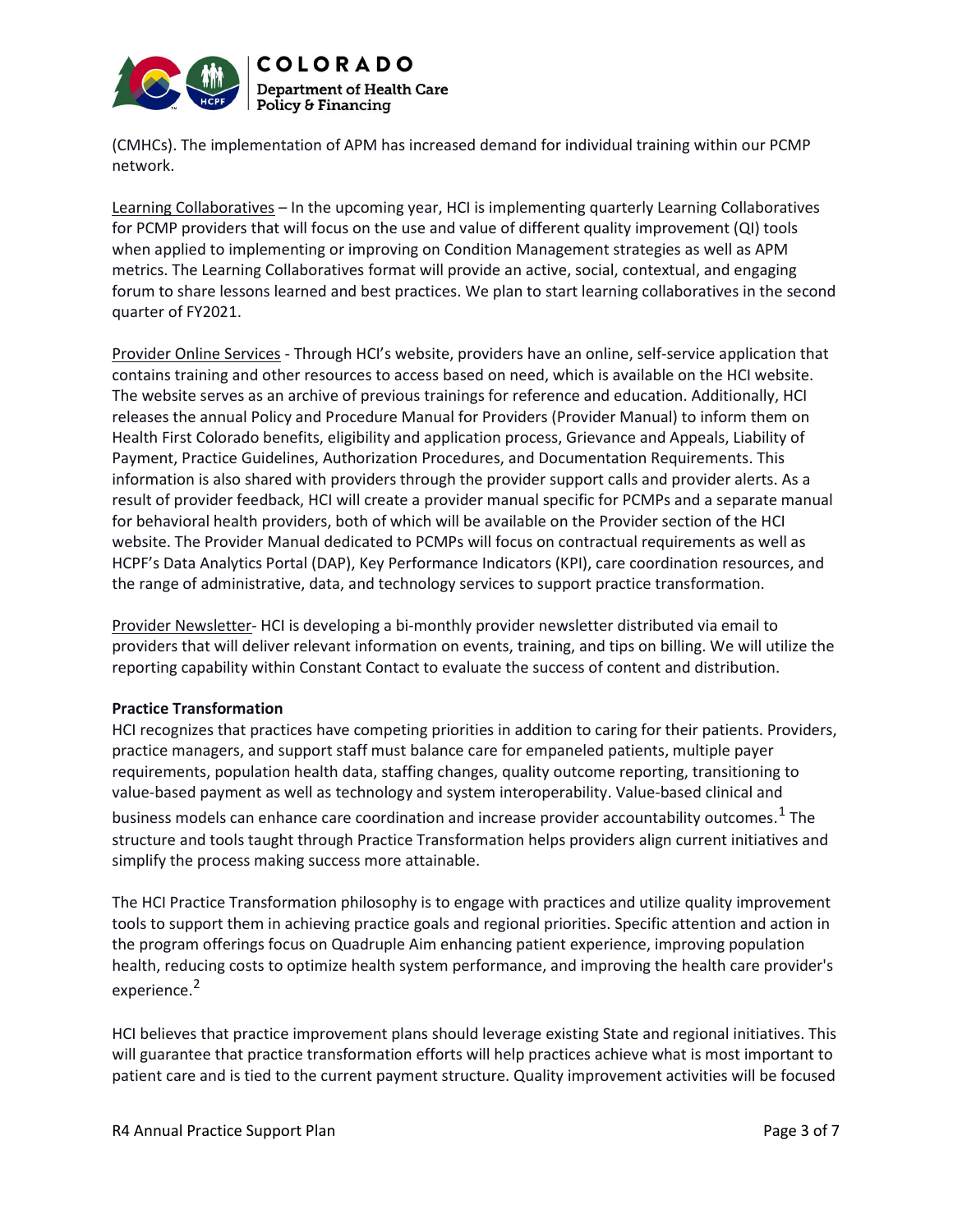

around the following: APMs, KPIs, Innovation Support Project (ISP), Models for Improvement, Chronic Disease Prevention, and use of evidence-based guidelines for condition management and the advancement of telehealth services.

Practice Transformation Coaches, also referred to as Provider Quality Managers (PQMs), establish sustained relationships with practices while teaching continuous quality improvement processes. PQMs can tailor support to address the unique needs of a particular practice based on its patient population, geography, practice goals, and health care context. Amid payment reform and logistic changes brought by COVID-19, facilitators can help practices coordinate and prioritize these activities. They include, but are not limited to, the following:

- Utilized as a single point of contact to support practices with optimizing practice workflows and systems.
- Ongoing support and coaching for quality improvement (QI) activities utilizing standard QI tools and develop the infrastructure and processes that lead to improved health outcomes.
- Assessment of and feedback to practices regarding organizational, clinical, and business functions to drive change
- Development and facilitation of practice QI teams
- Utilize practice assessments to identify opportunities within practices to be included in the annual quality improvement plan.
- Assist practices with improving performance related to Alternative Payment Model (APM) measure selection goals.
- Provide individualized support to practices to improve access to care, patient satisfaction, and behavioral health integration.
- Explore opportunities to include specialty care and behavioral health providers into the Practice Transformation strategy in the upcoming year.
- Teach practices how to utilize available data that support population health plan efforts and risk stratification of patients who are high risk.
- Work with practices to understand individual clinical pathways for condition management to develop standards of care successful in our region.

# Alternative Payment Model (APM) Support for Practices

The Alternative Payment Model (APM) provides us with the opportunity to deepen our relationships with PCMPs and encourage the adoption of Practice Transformation principles. In regard to the 2019 APM measures, HCI had 30 practices with APM eligibility. During the reporting process, HCI conducted 28 virtual meetings with providers to support them in 2019 APM reporting. As a result, we successfully assisted in the eCQM reporting for 17 practices (8 requested an exemption), claims measure reporting for 24 practices (6 requested an exemption), and structural measure reporting for 25 practices (5 requested an exemption). As of September 2020, HCI is currently working with practices on support with the option to change to their 2020 APM measure sections.

HCI's Practice Transformation strategy with practices is modeled after the principles of the Patient Centered Medical Home (PCMH) model and includes working with practices on the following categories of practice improvement that all work together to drive efficiencies and eliminate waste:

Team based care and practice organization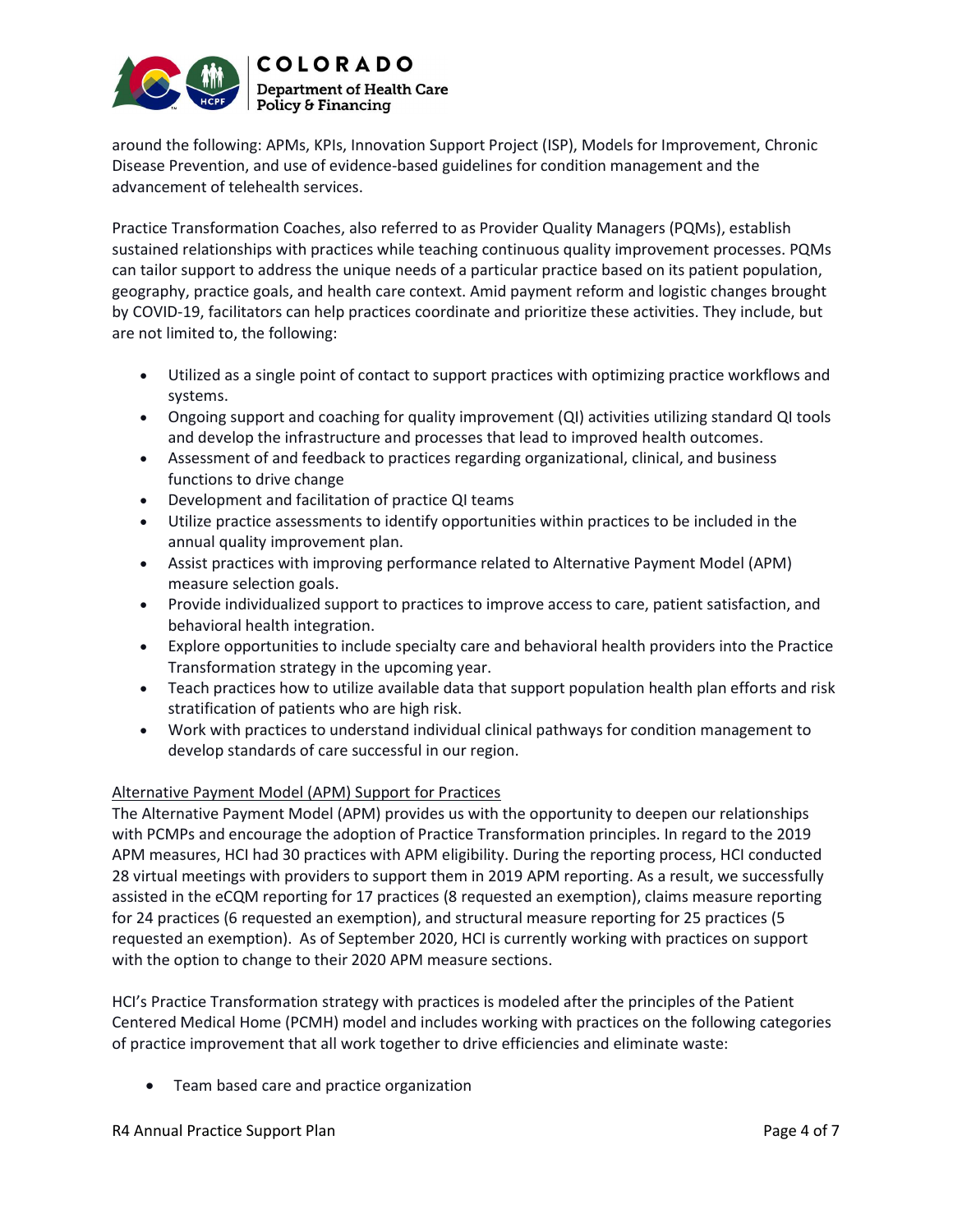

- Knowing and managing your patients
- Patient centered access and continuity
- Care management and support
- Care coordination and care transitions
- Performance measurement and quality improvement

Overall APM activities include:

- PQMs working with the 40 primary care practices that qualify for 2020 APM to support them in measure selection, tracking, and reporting.
- Practice readiness assessments to understand the competency for each practice in having defined and operationalized procedures that align with the structural measures.
- Education and support by PQMs on best practices and QI strategies for improving APM performance.
- The strategies employed to support each practice will depend on the APM measures selected, including engaging CORHIO for eCQM measures and periodic review of claims data.
- The APM structural measures are at the core of quality improvement strategies and support identified by practices.

The Quality Improvement tools utilized by HCI are primarily based on the LEAN model. The chart below is an example of different types of LEAN tools and how they can be applied:

| Lean Tools                                   | Summary                                  |
|----------------------------------------------|------------------------------------------|
| <b>Bottleneck Analysis</b>                   | Structured way of looking at workflows   |
| Just-in-Time (JIT)                           | On-demand system of production           |
| <b>Value Stream Mapping</b>                  | Analyzing and optimizing a process       |
| <b>Overall Equipment Effectiveness (OEE)</b> | Measure of productive time               |
| Plan-Do-Check-Act (PDCA)                     | Method to manage change                  |
| <b>Error Proofing</b>                        | Analysis tool based on prevention        |
| <b>Root Cause Analysis (RCA)</b>             | Method to get the foundation of an issue |

Practice Transformation for Small Practices – We see higher engagement with practices that serve a high volume of Health First Colorado Members, for that reason PQMs prioritize outreach to APM participating PCMPs. HCI will leverage provider support calls to share information about practice transformation activities to include opportunities to connect with local and State resources, and other similar practices to learn how to maximize the DAP, educate on how to review their KPIs, capitalize on their care coordination entity's resources, and the range of administrative, data, and technology services supports. As small practices across the region have varying needs, HCI will use individualized provider training to deliver education and practice supports as part of the overall provider support plan for the region. Facilitation is necessary when introducing new tools that enable small practices to expand their capabilities. Through these efforts, HCI can assist in a robust set of patient-informed recommendations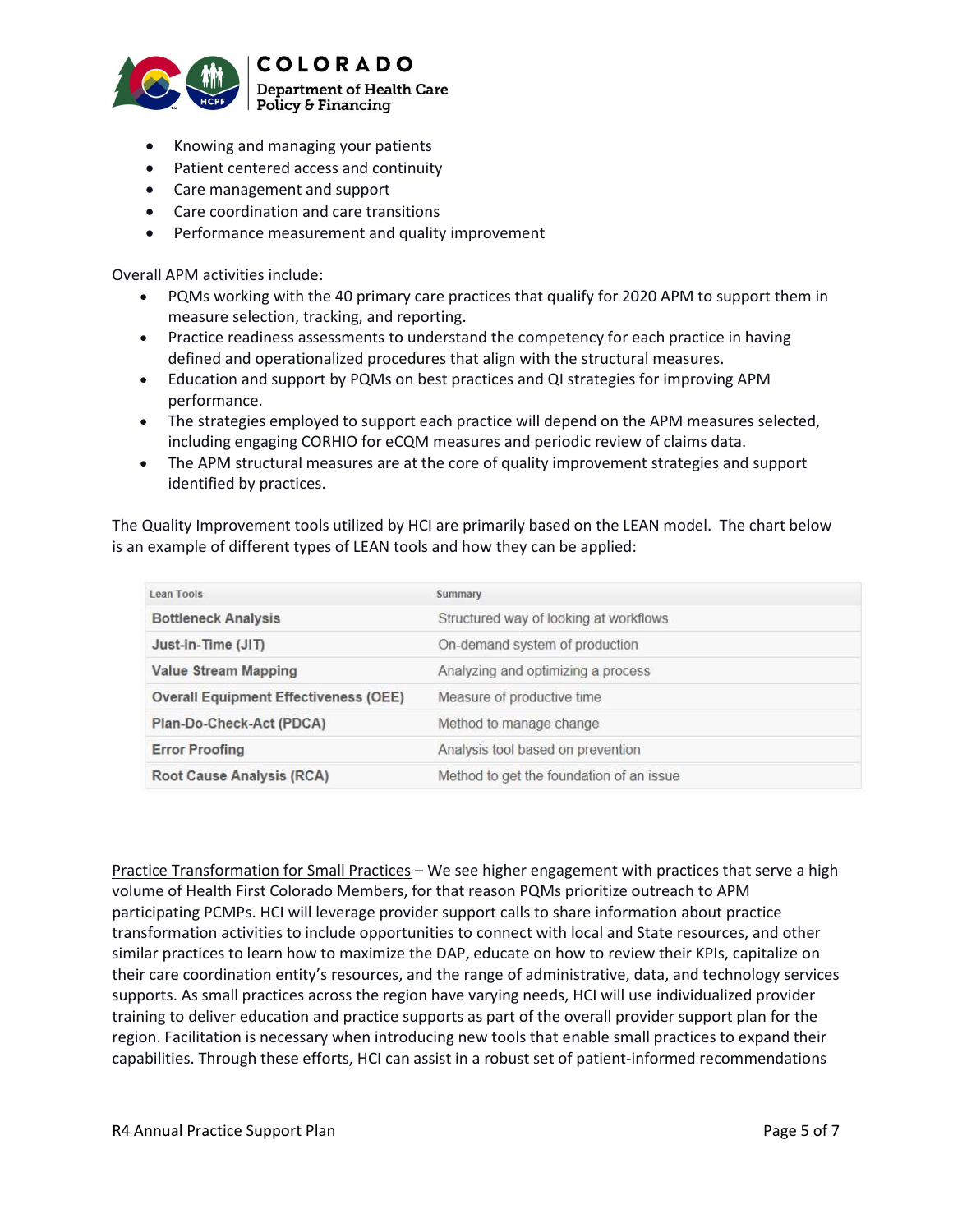

to reflect the interplay between polypharmacy, social determinants of health, and chronic physical and behavioral health conditions to reduce emergency department visits and hospitalizations.<sup>3</sup>

### Evolution of Our Approach to Practice Support CFY20-21

HCI consistently looks for opportunities to improve our customer service to our providers and build on lessons learned to ensure that we are evolving to meet the changing needs of our network of providers.

This past year, HCI had the opportunity to add staff and prioritized candidates with primary care experience. Adding this expertise has allowed us to deepen our understanding of clinic operations and build on the existing provider relationships of our new team members.

At the beginning of FY2020, HCI assessed the needs for the Network Assessment and Action Communication (NAAC) tool and update its specification for development. Through this process, it was evident that there was a gap in the management of PCP data. HCI required a system to maintain provider data to accurately track the practices and its rendering practitioners in order to understand its provider network and accurately report on it for purposes of network adequacy, attribution, and finance. As a result of this internal assessment, HCI refocused its first phase of the development to develop an online system to collect, store, and manage the provider data. Provider Data Management (PDM) system was launched in March 2020 and underwent modifications to meet the changes of the Network Adequacy Report requirements which were completed in July 2020. HCI is developing specifications and a timeline for phase two of the system for enhancements to be more functional and streamlined. HCI leveraged existing systems to track provider visits and progress in achieving the practice transformation plan. HCI is evaluating the effectiveness of these systems to determine if they are having full capabilities for practice transformation activities and continue to use these systems instead of proceeding with NAAC tool development.

### Population Management Plan

All PCMP practices will be offered training regarding the Population Management Framework defined by HCPF as the paradigm for treating members via whole-person care and the Population Management Strategic Plan guiding implementation by HCI. Practices will be identified based on the volume of HCI members served with the top 10 practices receiving training in the coming year. Training will be conducted through provider forums and through printed materials accessible via HCI's website. Training specifically requested by providers will be offered on an as-needed basis.

In 2020, HCPF replaced their earlier focus with what is now described as the Population Management Framework. This focus on the individual as defined within the three tiers of Complex, Condition Management, and Wellness and Prevention allowed increased opportunity to focus more specifically on member needs. Members identified as experiencing emerging risk as a result of their health condition will receive outreach and available supports to prevent negative health outcomes. HCI will utilize texting campaigns, and "robo calls" to attempt outreach to every member. Guidance regarding access to member handbook, accessing a PCMP and local resources, and improving one's own health will be provided to each member.

The Population Management Strategic Plan involves the engagement of members and providers in supporting improved member health. HCI will continue our analysis of data received from HCPF to determine members most in need of immediate care and intervention, as well as those requiring